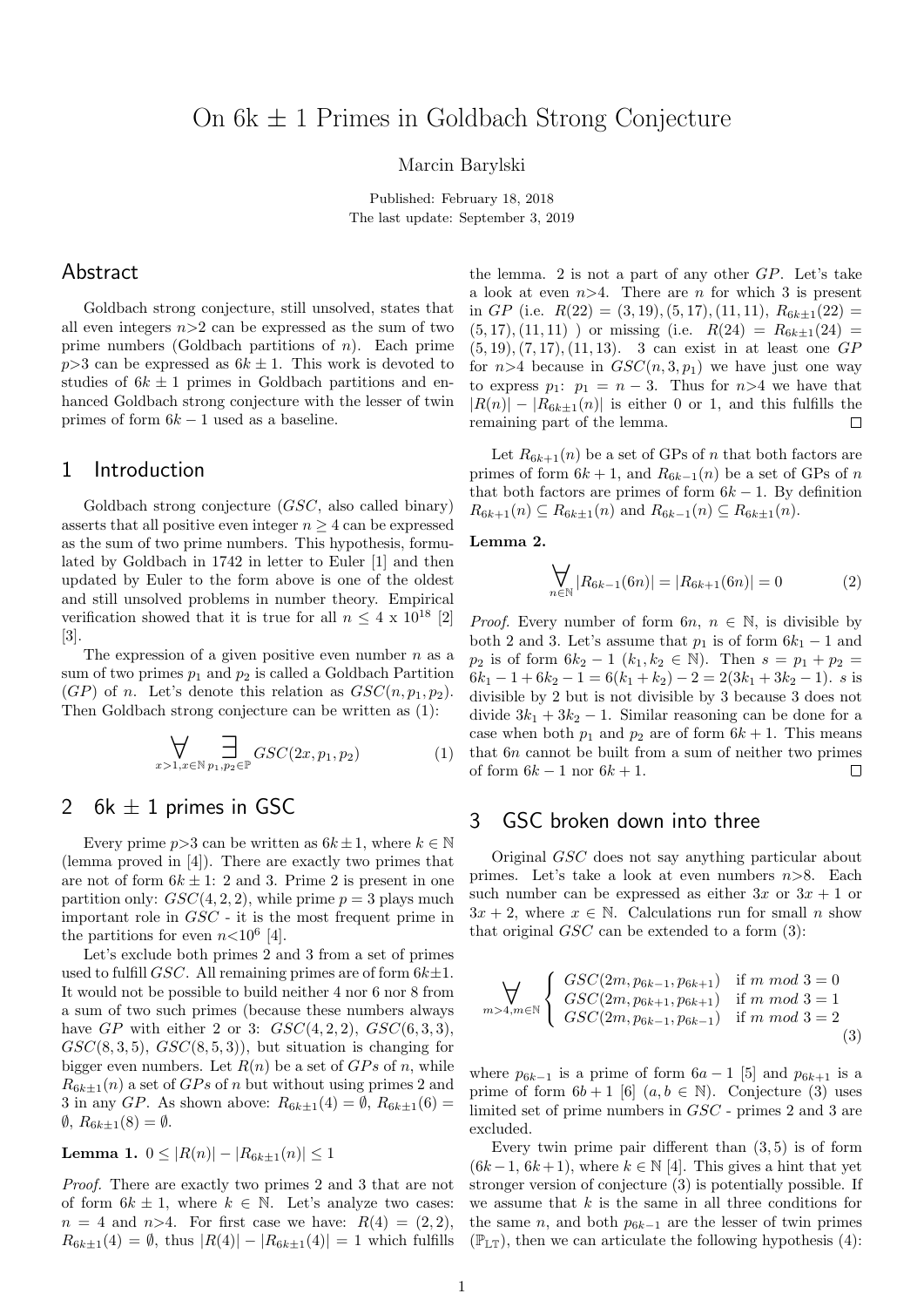$$
\prod_{A \in \mathbb{N}} \bigvee_{n > A, n \in \mathbb{N}} \prod_{p_1, p_2 \in \mathbb{P}_{\text{LT}}} GSC(6n - 2, p_1, p_2) \tag{4}
$$

where A is a constant to be provided.

**Lemma 3.** If conjecture  $(4)$  is true, then we have a method to proof or invalidate GSC.

*Proof.* If both  $p_1$  and  $p_2$  in  $GSC(6n - 2, p_1, p_2)$  are the lesser of twin primes, then we have  $GSC(6n, p_1 + 2, p_2)$ and  $GSC(6n+2, p_1+2, p_2+2)$ . This is true because both  $p_1 + 2$  and  $p_2 + 2$  are the greater of twin primes. GSC is formulated for even numbers >2. If  $n \in \mathbb{N}$ , then numbers  $6n - 2$ ,  $6n$  and  $6n + 2$  can build every even number >2. Conjecture (4) starts from point  $A + 1$ . If A is finite, then we have a finite number of additional cases ( $\leq A$ ) to verify against GSC.  $\Box$ 

# 4 Results of experiments

Experiments were focused, firstly, on confirmation of conjecture (3) for bigger even numbers, secondly, on search for value of A in conjecture (4), and thirdly, on looking for possible patterns between  $R_{6k+1}(n)$  and  $R(n)$ , and inside  $R_{6k+1}(n)$ .



Figure 1:  $R_{6k\pm1}(n)$   $(4 < n < 2 \times 10^6, n = 2k, k \in \mathbb{N})$ 

Conjecture (3) was confimed for  $4 \le m \le 2 \times 10^6$  - this means that all even numbers n that  $8 < n < 4 \times 10^6$  have (3) fulfilled. Figure 1 depicts number of  $GPs$  of even  $n > 4$ built from primes  $p > 3$ . There is only one non- $6k \pm 1$ -like prime which can be a member of such partition, 3, but for s given *n* it can be present in one  $GP$  only (Lemma 1). This means that Figure 1 is very close to shape of original Goldbach's comet.

Calculations run for  $1 \leq n \leq 4 \times 10^6$  confirmed that there are only 12 known cases when even number of form  $6n - 2 > 2$  is not a sum of two the lesser of twin primes: 4, 94, 400, 514, 784, 904, 1114, 1144, 1264, 1354, 3244, 4204. This sequence was submitted to OEIS database as OEIS A321221 [7]. A in conjecture (4) is taken from last term: if  $6n - 2 = 4204$ , then  $n = 701$ , thus  $A = 701$ . A321221 is a subset of sequence A007534 [9] described in [10]. 701 is also the last term of related sequence [8].

Figure 2 illustrates number of  $GPs$  of n (4 mod 6) with two primes that are the lesser of twin primes. Let  $R_{LTP}(n)$ 



Figure 2: Number of GPs for  $n$  with both primes that are the lesser of twin primes, with average values  $(n = 4 \mod 6, 2 \lt n \lt 4 \times 10^5, n = 2k, k \in \mathbb{N})$ 



Figure 3: Ratio of  $|R_{LTP}(n)|$  to  $|R(n)|$ , with average values ( $n = 4 \mod 6, 2 < n < 4 \times 10^5, n = 2k, k \in \mathbb{N}$ )

be a set of all partitions of  $n$  where both primes are the lesser of twin primes. Figure 3 depicts ratio of number of elements of  $R_{LTP}(n)$  to number of elements of  $R(n)$ . Obviously this ratio is 0 only for n from OEIS A321221.

It has been computationally verified that the following even numbers of form  $6n - 2$  have just one partition with two primes that are the lesser of twin primes: 10, 16, 28, 40, 52, 64, 106, 124, 136, 172, 184, 226, 262, 304, 394, 412, 442, 484, 544, 556, 604, 634, 664, 682, 694, 724, 736, 754, 772, 802, 874, 934, 976, 994, 1012, 1984, 1174, 1204, 1324, 1384, 1414, 1534, 1564, 1594, 1606, 1744, 1786, 1852, 1864, 1996, 2074, 2164, 2584, 2674, 3052, 3424, 3502, 3844, 9844, 12742, 15124, 15814, 24094, 24532 - no further terms were found so far. Figure 2 demonstrates ascending trend of average number of partitions of  $6n - 2$ .

Figures 4 and 5 are devoted to differences between primes of form  $6k - 1$  and  $6k + 1$  in GPs. In general we can observe two cases: the first one with difference close to 0, and the second one - with difference either positive or negative (and with generally ascending trend for bigger n).